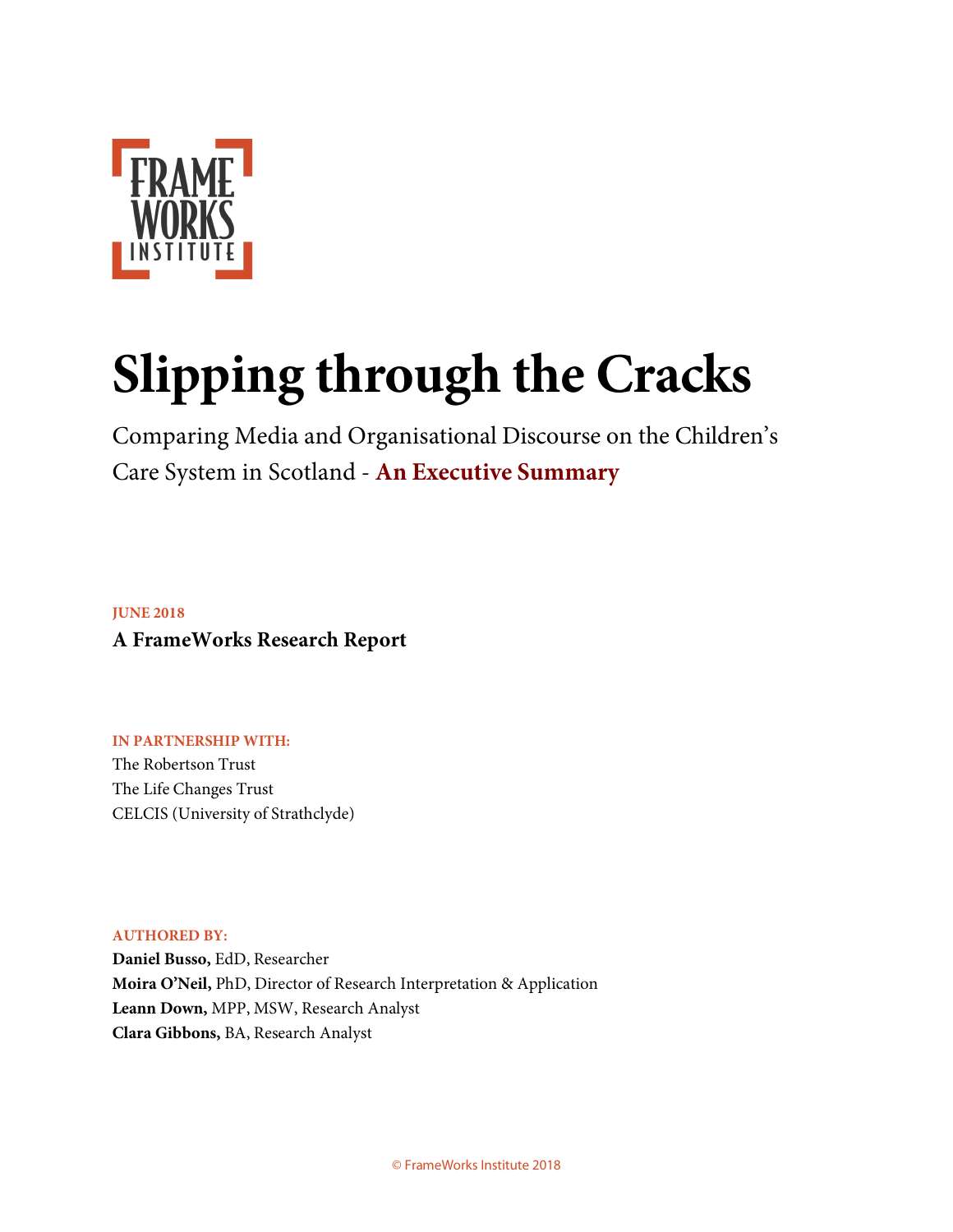## Introduction

Scotland's ongoing 'root and branch' review of the care system represents an important opportunity to make positive and enduring changes in the lives of children and families. A growing body of research about child development, the effects of childhood trauma and adversity and the role of systems and policies in fostering positive developmental outcomes has bolstered the case for systemic reform. This research speaks to the importance of stability and continuity in care placements, children's need for nurturing and loving relationships and effective ways of addressing backgrounds of complex trauma.<sup>1</sup>

The political climate for comprehensive reform of Scotland's care system is certainly promising. However, advocates face a key challenge: the problematic representation of the children's care system and careexperienced individuals in public discourse. This report, which documents both media and organisational communications strategies related to children in care, is one step in addressing this challenge.

Media coverage of the children's care system, in particular, plays an important role in determining how the public understands and responds to calls to improve the child welfare system. This is because media stories, public thinking and policy are interdependent. For example, crisis- or problem-oriented framing shapes people's beliefs and attitudes about the children's care system by repeating certain stories and frames while excluding others – a phenomenon researchers refer to as the 'drip, drip' effect.<sup>2</sup> As this report documents, and as other scholars have noted, negative depictions of children in care shape the public's thinking and action, sustaining and reinforcing problematic stereotypes, attitudes and behaviours.

The media, however, are not the public's sole source of information about this issue. Advocacy, policy and research organisations may communicate directly with members of the public about the children's care system, as well as indirectly via their work with the media. While their platforms may not be as powerful or popular as the media, they nevertheless frame information for members of the public about careexperienced children, what the care system is and how it might be improved.

This is a short executive summary of a report that identifies dominant frames related to care-experienced children and the care system in the media and in advocacy, policy and research organisations. The full report is designed to provide experts and advocates with a detailed understanding of the existing communications environment. It also analyses how media and organisations' communications practices are likely to impact public thinking. Media coverage can be harmful and misleading – or informative and productive. Organisations can impact the character of that coverage, but not without a deep understanding of the structure of media stories about their issue. The report is designed to provide this understanding and to offer initial recommendations about how experts and advocates might shift the shape of stories about the children's care system. This executive summary outlines Key Findings and Implications from the report, and suggests Next Steps and Initial Recommendations.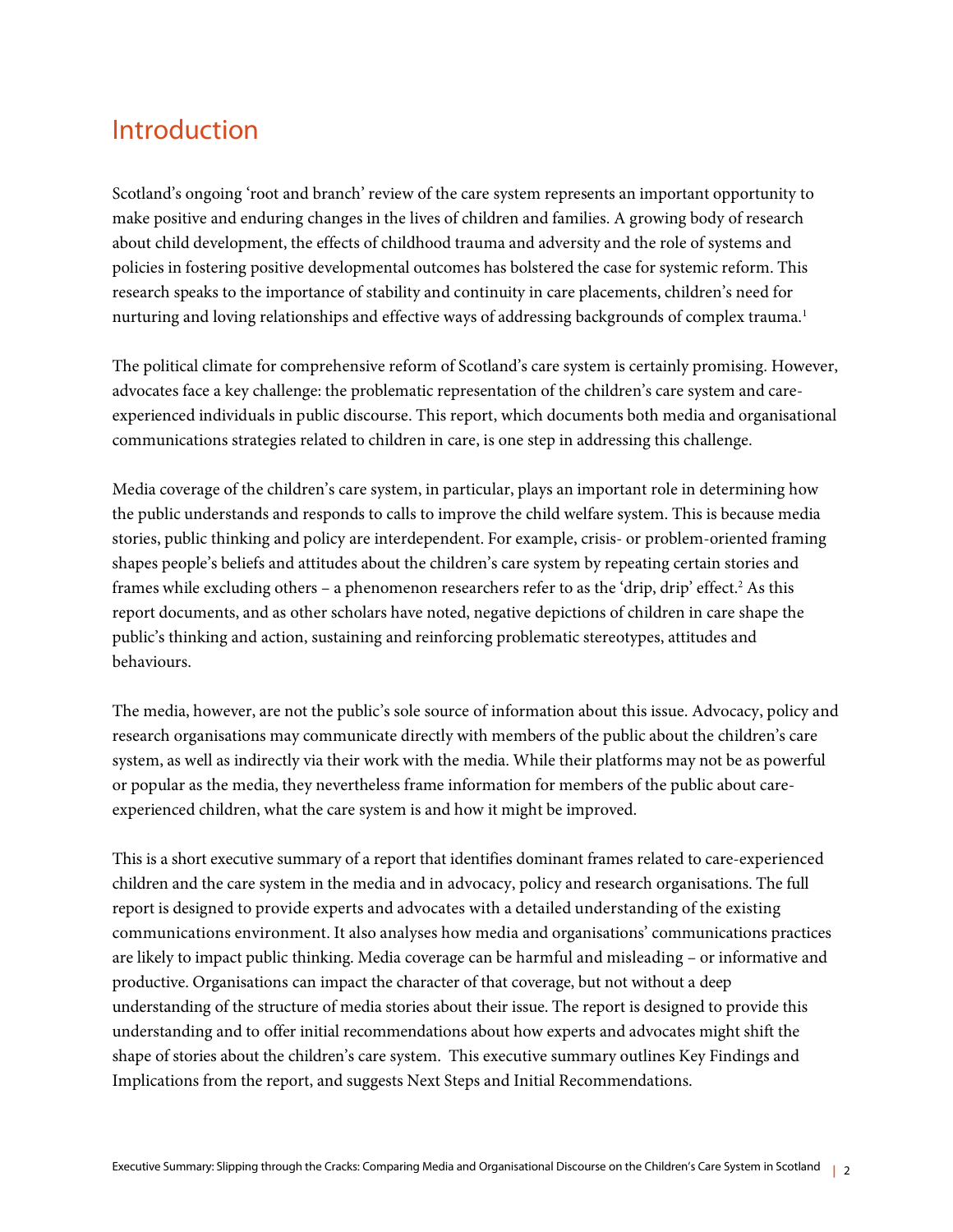## Executive Summary

Our research shows that members of the Scottish public have a limited understanding of care experience and the children's care system. According to the public perspective, individuals in the system have experienced significant trauma with long-term effects. Entry into care is viewed as a problem of selfish parents and deficient communities, neither of which is amenable to change. And the need to effectively support those in care is understood to be narrowly about individual outcomes, not collective benefits.

To better understand why these gaps in understanding exist, and to help advocates communicate more effectively, FrameWorks' researchers analysed a sample of 359 media and organisational materials that appeared between 11 December 2015 and 11 December 2017.

### **Key Findings and Implications**

This report identifies the types of narrative and issue framing approaches that compete to shape public thinking and action on issues related to care experience and the care system. Our analysis also explains the findings' implications for public understanding and policy support.

- The media focus extensively on the care system's failure to effectively look after children. News stories reinforce the public's belief that the care system is dysfunctional, fundamentally unable to support all children in need of care and destined to let many 'slip through the cracks'.
- Media and organisational materials rarely describe how the care system impacts society or the collective benefits of improving it. By telling individualised stories, communicators are undermining efforts to help the public see care as a social issue with social solutions.
- Media and organisational materials reinforce negative stereotypes of care-experienced individuals by focusing almost exclusively on negative outcomes. Without a countervailing explanation of the ways that the system supports *positive* child outcomes, the public will continue to see careexperienced individuals as irreparably damaged.
- Media and organisational materials consistently hold government accountable for identifying and addressing problems within the care system. However, these materials lack specificity about governmental actions that help the public understand how laws and policies deliver positive change for care-experienced individuals.
- Organisational materials often incorporate the perspectives and voices of young people with care experience into their public-facing communications. This type of coverage focuses attention on individual agency and positions care-experienced individuals as drivers of reform.